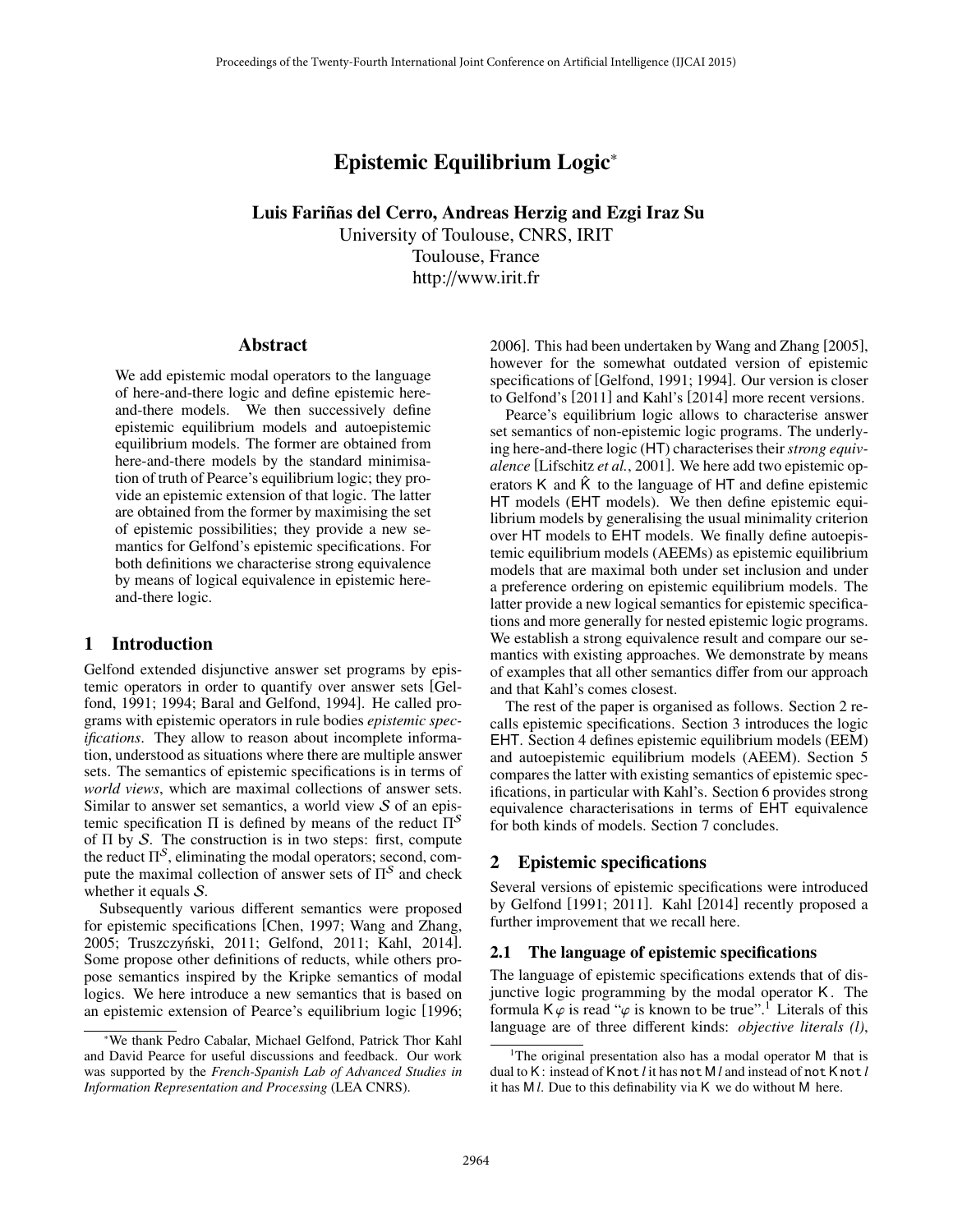| literal $L$     | if $S \models L$     | if $S \not\models L$     |
|-----------------|----------------------|--------------------------|
| K T             | replace by $\lambda$ | replace by $\perp$       |
| not K $\lambda$ | replace by $\top$    | replace by not $\lambda$ |
|                 |                      |                          |

Table 1: Kahl's definition of reduct.

*extended objective literals (*λ*)* and *extended subjective literals (L)*. They are defined by the following grammar:

$$
l ::= p | \neg p
$$
  

$$
\lambda ::= l | \text{not } l
$$
  

$$
L ::= K \lambda | \text{not } K \lambda
$$

where *p* ranges over the set of propositional variables P. So the language has two negations: strong negation ∼ and default negation not, where not  $\varphi$  is read " $\varphi$  is false by default".<sup>2</sup>

<sup>A</sup> *rule* ρ is of the form

$$
l_1
$$
 or ... or  $l_m \leftarrow G_1$ , ...,  $G_n$ 

where the literals of the head  $l_1$  or  $\ldots$  or  $l_m$  are objective literals and the literals of the body  $G_1, \ldots, G_n$  are extended literals (either extended objective literals or extended subjective literals). We suppose that the head of  $\rho$  is  $\perp$  if  $m = 0$  and that the body of  $\rho$  is  $\top$  if  $n = 0$ .

An *epistemic specification* is a finite collection of rules. Here is Gelfond's [1991] 'eligibility' example that was taken up in almost all papers on epistemic specifications:

$$
h \text{ or } f \leftarrow
$$
  
\n
$$
e \leftarrow h
$$
  
\n
$$
e \leftarrow f, m
$$
  
\n
$$
\sim e \leftarrow \sim h, \sim f
$$
  
\n
$$
i \leftarrow \text{not } K e, \text{not } K \sim e
$$

where *h* stands for 'high GPA', *f* stands for 'fair GPA', *e* stands for 'eligible for scholarship' and *i* stands for 'to be interviewed'. Let us call that epistemic specification Π*G*.

#### 2.2 The semantics of epistemic specifications

Let *S* be a consistent set of objective literals, i.e., a set of objective literals such that there is no  $p \in \mathbb{P}$  with both  $p \in S$ and ∼*p* ∈ *S* . Satisfaction of extended objective literals in *S* is defined by:

$$
S \models_{\text{ES}} l \quad \text{if} \quad l \in S;
$$
  

$$
S \models_{\text{ES}} \text{not } l \quad \text{if} \quad l \notin S.
$$

 $S \vDash_{\text{ES}} \text{not } l$  if  $l \notin S$ .<br>Let *S* be a non-empty collection of such consistent *S* 's. Satisfaction of extended subjective literals in  $S$  is defined by:

$$
S \vDash_{\text{ES}} K \lambda \quad \text{if} \quad S \vDash_{\text{ES}} \lambda \text{ for every } S \in S; S \vDash_{\text{ES}} \text{not } K \lambda \quad \text{if} \quad S \nvDash_{\text{ES}} K \lambda.
$$

For example,  $\{p\}$   $\models_{\text{ES}}$  not K not p because  $\{p\}$   $\nmodels_{\text{ES}}$ K not *p*.

Let  $\Pi$  be an epistemic specification and let S be a nonempty collection of consistent sets of objective literals. Whether  $S$  is a world view of  $\Pi$  is decided by computing the

| world views          |
|----------------------|
| {0}                  |
| $\{p\}$              |
| $\{ \{p\} \}$        |
| $\{ \{p\}, \{q\} \}$ |
|                      |

Table 2: Examples of epistemic specifications and their world views.

reduct of Π and then checking a fixed-point equation. The reduct  $\rho^S$  of a rule  $\rho \in \Pi$  with respect to S is obtained from  $\rho$  by eliminating the K operator according to Table 1. The  $\rho$  by eliminating the K operator according to Table 1. The *reduct* of  $\Pi$  with respect to S, noted  $\Pi^S$ , is then defined as

$$
\Pi^{\mathcal{S}} = \{ \rho^{\mathcal{S}} \; : \; \rho \in \Pi \}.
$$

Finally, S is a *world view* of Π if it equals the set of all answer sets of  $\Pi^S$ . As the case not K not *l* may introduce double negation not not *l*, the computation of such answer sets has to resort to answer-set programming with nested expressions [Lifschitz *et al.*, 1999].

For example, the only world view of Gelfond's 'eligibility' specification  $\Pi_G$  of Section 2.1 is  $\{\{h, e, i\}, \{f, i\}\}\$ . Table 2 contains more examples. The reduct of  $\{h \in K, n\}$  by  $\{\emptyset\}$  is  $h \in I$ . tains more examples. The reduct of  $\{p \leftarrow K p\}$  by  $\{\emptyset\}$  is  $p \leftarrow \perp$ and its reduct by  $\{\{p\}\}\$ is  $p \leftarrow p$ . Both have exactly one answer set: {0}. Only the former matches its reduct, so the unique world view is  $\{\emptyset\}$ . The reduct of  $\{p \text{ or } q \leftarrow, p \leftarrow \text{not } \text{K not } q\}$ <br>by  $\{\{n\}\}$  is  $\{p \text{ or } q \leftarrow p \leftarrow \text{not } \text{not } q\}$  and its reduct by  $\{\{a\}\}$ by  $\{p\}$  is  $\{p \text{ or } q \leftarrow, p \leftarrow \text{not not } q\}$  and its reduct by  $\{q\}$ <br>is  $\{p \text{ or } q \leftarrow p \leftarrow \top\}$  Both have exactly one answer set:  $\{p\}$ is  $\{p \text{ or } q \leftarrow, p \leftarrow \top\}$ . Both have exactly one answer set:  $\{p\}$ ;<br>therefore the former  $\{\{n\}\}$  is the unique world view <sup>3</sup> therefore the former  $\{p\}$  is the unique world view.<sup>3</sup>

Observe that when  $\Pi$  does not contain K then it has at most one world view: the collection of all answer sets of Π.

## 3 Epistemic here-and-there logic EHT

The logic of here-and-there HT is a monotonic three-valued logic that is intermediate between classical logic and intuitionistic logic. An HT model is an ordered pair (*H*, *<sup>T</sup>*) of valuations (sets of propositional variables) satisfying the *heredity constraint*  $H \subseteq T$ . In this section we introduce epistemic HT logic (EHT), which extends HT by two epistemic modal operators K and  $\hat{K}$  in the spirit of intuitionistic modal logics [Fischer-Servi, 1976; Fariñas del Cerro and Raggio, 1983; Simpson, 1994; Bierman and de Paiva, 2000]. Its epistemic HT models (EHT models) are collections of HT models. From the perspective of modal logic, an EHT model can be viewed as a refinement of S5 models (which are sets of valuations) where valuations are replaced by HT models.

#### 3.1 The language of EHT

The language of EHT is given by the following grammar:

$$
\varphi ::= p | \perp | \varphi \wedge \varphi | \varphi \vee \varphi | \varphi \rightarrow \varphi | K \varphi | \hat{K} \varphi
$$

where *p* ranges over the set of propositional variables P. An EHT *theory* is a finite set of EHT formulas, noted Φ, Ψ, . . .

<sup>2</sup>Gelfond's original language is slightly different, with ∼K *l* instead of not K *l*, etc. They however have the same semantics, *mutatis mutandis*.

Gelfond's [2011] approach differs for the case not  $K \lambda$ : when S  $\neq$  not K $\lambda$  then it is replaced by ⊥. As a result of this subtle difference, Gelfond gets the world views  $\{\emptyset\}$  and  $\{\{p\}\}\$ for the 2nd example, and no world view at all for the 3rd. As Kahl argues, both are not as intuitive as his results.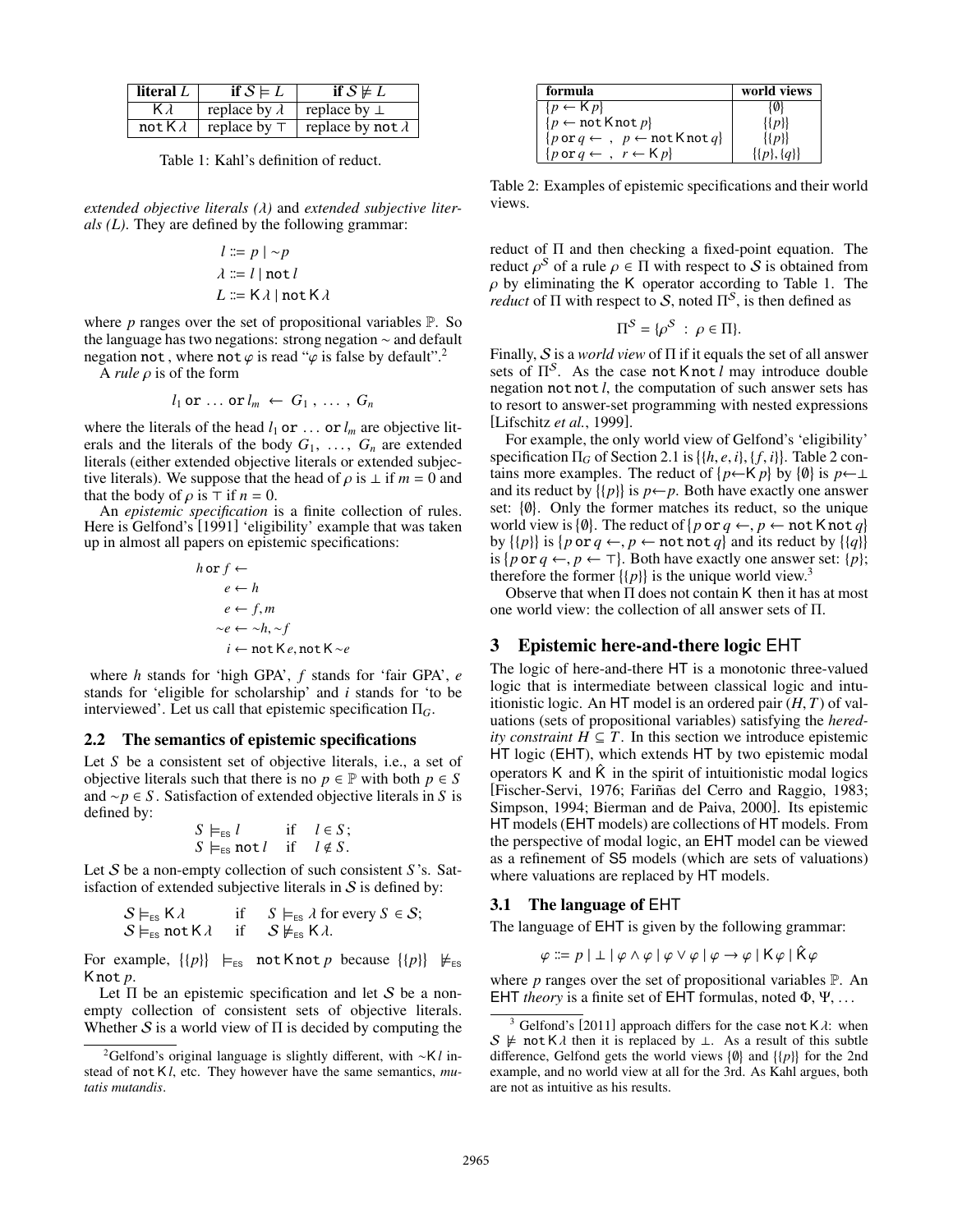The set of propositional variables occurring in a formula  $\varphi$ is noted  $\mathbb{P}_{\varphi}$ . For example,  $\mathbb{P}_{K(p\to q)} = \{p, q\}$ . This generalises to EHT theories:  $\mathbb{P}_{\Phi} = \bigcup_{\varphi \in \Phi} \mathbb{P}_{\varphi}$ .<br>As usual  $\top$   $\neg \varphi$  and  $\varphi \leftrightarrow \vartheta$ .

As usual,  $\top$ ,  $\neg \varphi$  and  $\varphi \leftrightarrow \psi$  respectively abbreviate  $\bot \rightarrow \bot$ ,  $\varphi \rightarrow \perp$  and  $(\varphi \rightarrow \psi) \land (\psi \rightarrow \varphi)$ . A formula is said to be *nonmodal* if it does not contain the modal operators K and  $\hat{K}$ .

## 3.2 EHT models

An EHT model is an ordered pair  $(T, \hbar)$  in which

- $\mathcal{T} \subseteq 2^{\mathbb{P}}$  is a nonempty set of valuations;
- $\hbar$ :  $\mathcal{T} \to 2^{\mathbb{P}}$  is a map such that  $\hbar(T) \subseteq T$  for every  $T \in \mathcal{T}$ .

When  $\mathcal{T} = \{T\}$  is a singleton then the EHT model  $(\mathcal{T}, \hbar)$ <br>n be identified with the HT model  $(\hbar(T), T)$ can be identified with the HT model  $(\hbar(T), T)$ .

The inclusion constraint on  $h$  generalises the *heredity* constraint of HT logic to EHT. We say that  $(T, \hbar)$  is *total on*  $S \subset T$  if  $\hbar(T) = T$  for every  $T \in S$ . When  $(T, \hbar)$  is total on  $S \subseteq \mathcal{T}$  if  $\hbar(T) = T$  for every  $T \in S$ . When  $(\mathcal{T}, \hbar)$  is total on  $\mathcal{T}$  then  $\hbar$  is the identity function *id*. We identify  $(\mathcal{T}, \hbar)$  with  $\mathcal T$  then  $\hbar$  is the identity function *id*. We identify  $(\mathcal T, id)$  with the classical S5 model  $\mathcal T$ the classical S5 model  $\mathcal T$ .

A *pointed* EHT *model* is a pair  $((T, \hbar), T_0)$  where  $(T, \hbar)$  is<br>FHT model and  $T_0 \in T$  the latter being the actual world an EHT model and  $T_0 \in \mathcal{T}$ , the latter being the actual world. A *multipointed* EHT *model* is a pair  $((T, \hbar), T_0)$  where  $(T, \hbar)$ <br>is an FHT model and  $T_0 \subset T$ is an EHT model and  $\mathcal{T}_0 \subseteq \mathcal{T}$ .

#### 3.3 EHT truth conditions

We now define the satisfaction relation for EHT formulas. Those for  $\perp$ ,  $\wedge$  and  $\vee$  are standard.

 $\frac{(\mathcal{T}, \hbar)}{(\mathcal{T}, \hbar)}$  $(\mathcal{T}, \hbar), T \models_{\text{EHT}} p \text{ if } p \in \hbar(T)$ <br>  $(\mathcal{T}, \hbar), T \models_{\text{EHT}} \varphi \rightarrow \psi \text{ if } (\mathcal{T}, \hbar), T \models_{\text{EHT}} \varphi \Rightarrow (\mathcal{T}, \hbar), T \models_{\text{EHT}} \psi \text{ and}$ <br>  $(\mathcal{T}, \hbar) T \models_{\text{TFT}} \varphi \Rightarrow (\mathcal{T}, \hbar) T \models_{\text{TFT}} \psi$  $(\mathcal{T}, id), T \models_{\text{EHT}} \varphi \Rightarrow (\mathcal{T}, id), T \models_{\text{EHT}} \psi$ <br>  $(\mathcal{T}, \hbar)$   $T' \models_{\text{CFT}} \varphi$  for every  $T' \in \mathcal{T}$  $(T, h), T \models_{\text{EHT}} \mathsf{K} \varphi \text{ if } (T, h), T' \models_{\text{EHT}} \varphi \text{ for every } T' \in \mathcal{T}$ <br> $(T, h), T \models \hat{\mathsf{K}} \varphi \text{ if } (T, h), T' \models \varphi \text{ for some } T' \in \mathcal{T}$  $(T, h), T \models_{\text{EHT}} \hat{\mathsf{K}} \varphi \text{ if } (T, h), T' \models_{\text{EHT}} \varphi \text{ for some } T' \in \mathcal{T}$ 

It follows that for negation we have

 $(T, \hbar), T \models_{\text{EHT}} \neg \varphi \text{ iff } (T, \hbar), T \not\models_{\text{EHT}} \varphi \text{ and } (T, id), T \not\models_{\text{EHT}} \varphi.$ <br>This can be simplified further see Proposition 3.5.1 below This can be simplified further, see Proposition 3.5.1 below. For example,  $(\mathcal{T}, \hbar)$ ,  $T_0 \models_{\text{EHT}} p \lor \neg p$  iff  $p \in \hbar(T_0)$  or  $p \notin T_0$ .<br>Raising the bar of our examples Raising the bar of our examples,

$$
(\mathcal{T}, \hbar), T_0 \models_{\text{EHT}} \mathsf{K}(p \lor \neg p) \to \hat{\mathsf{K}} \neg \neg p
$$
  
iff  $p \in T$  for some  $T \in \mathcal{T}$ .

When for an EHT model  $(\mathcal{T}, \hbar)$  and a set of designated<br>
and  $\mathcal{T}_0 \subset \mathcal{T}$  we have  $(\mathcal{T}, \hbar)$   $\mathcal{T} \models_{\text{max}} \varphi$  for every  $\mathcal{T} \in$ worlds  $\mathcal{T}_0 \subseteq \mathcal{T}$  we have  $(\mathcal{T}, \hbar), T \models_{\text{EHT}} \varphi$  for every  $T \in \mathcal{T}_0$  then we write  $(\mathcal{T}, \hbar), \mathcal{T}_0 \models_{\text{EFT}} \varphi$  for short. We call  $\mathcal{T}_0$  then we write  $(\mathcal{T}, \hbar), \mathcal{T}_0 \models_{\text{EHT}} \varphi$  for short. We call  $((\mathcal{T}, \hbar), \mathcal{T}_0)$  a multipointed FHT model of  $\varphi$ . Finally we write  $((\mathcal{T}, \hbar), \mathcal{T}_0)$  a *multipointed* EHT model of  $\varphi$ . Finally, we write  $(\mathcal{T}, \hbar)$   $\mathcal{T}_0 \models_{\text{cur}} \Phi$  when  $(\mathcal{T}, \hbar)$   $\mathcal{T}_0 \models_{\text{cur}} \varphi$  for every  $\varphi \in \Phi$  $(T, h), T_0 \vDash_{\text{EHT}} \Phi \text{ when } (T, h), T_0 \vDash_{\text{EHT}} \varphi \text{ for every } \varphi \in \Phi.$ 

Proposition 3.1. *The following are equivalent.*

- $\bullet$   $(\mathcal{T}, \hbar), \mathcal{T} \models_{\text{EHT}} \Phi;$ <br> $(\mathcal{T}, \hbar), \mathcal{T} \models_{\text{LHT}} \Phi;$
- $(T, \hbar), T \models_{\text{EHT}} K(\bigwedge \Phi)$  for every  $T \in \mathcal{T}$ ;
- $(T, \hbar)$ ,  $T \models_{\text{EHT}} K$  ( $\wedge \Phi$ ) for some  $T \in \mathcal{T}$ .

An EHT model  $(T, \hbar)$  can alternatively be described as collection  $\{(\hbar(T), T)\}_{T \to \infty}$  of HT models. We display a collection  $\{(\hbar(T), T)\}_{T \in \mathcal{T}}$  of HT models. We display concrete pointed and multipointed models as collections concrete pointed and multipointed models as collections  $\left\{(\hbar(T), T)\right\}_{T \in \mathcal{T}}$  where the actual worlds are underlined. Here are some examples: are some examples:

| $\{(\emptyset,\{p\}),(\emptyset,\{q\})\}\models_{\text{EHT}} \neg \neg p$<br>$\{(\{p\}, \{p\})\}\models_{\text{EHT}} \neg K \neg p \rightarrow p$<br>$\{(\emptyset, \{p\}), (\emptyset, \{q\})\} \models_{\text{EHT}} \neg \mathsf{K} \neg p$<br>$\{(\emptyset, \{p\})\}\not\models_{\text{EHT}} \neg K \neg p \rightarrow p$ | $\{(\emptyset, \{p\}), (\emptyset, \{q\})\} \models_{\text{EHT}} \neg p$ |  | $\{(\emptyset, \emptyset)\}\models_{\text{EHT}} \neg K \neg p \rightarrow p$ |
|-------------------------------------------------------------------------------------------------------------------------------------------------------------------------------------------------------------------------------------------------------------------------------------------------------------------------------|--------------------------------------------------------------------------|--|------------------------------------------------------------------------------|
|                                                                                                                                                                                                                                                                                                                               |                                                                          |  |                                                                              |
|                                                                                                                                                                                                                                                                                                                               |                                                                          |  |                                                                              |

Observe that the satisfaction of formulas of the form  $K\varphi$ ,  $\neg K\varphi$ ,  $\neg\neg K\varphi$ ,  $\hat{K}\varphi$ ,  $\neg \hat{K}\varphi$  and  $\neg\neg \hat{K}\varphi$  does not depend on the designated worlds: when  $(\mathcal{T}, \hbar), \mathcal{T}_0 \models_{\text{EHT}} \mathsf{K} \varphi$  for *some*  $\mathcal{T}_0 \subseteq \mathcal{T}$  then  $(\mathcal{T}, \hbar), \mathcal{T}_0 \models_{\text{EFT}} \mathsf{K} \varphi$  for *every*  $\mathcal{T}_0 \subseteq \mathcal{T}$  etc. T then  $(T, \hbar)$ ,  $T_0 \vDash_{EHT} K \varphi$  for *every*  $T_0 \subseteq T$ , etc.<br>The next result is the heredity property in FH

The next result is the heredity property in EHT: if a formula has an EHT model then it also has a classical S5 model.

**Proposition 3.2.** *If*  $(\mathcal{T}, \hbar)$ ,  $T \models_{\text{EHT}} \varphi$  *then*  $(\mathcal{T}, id)$ ,  $T \models_{\text{EHT}} \varphi$ .

We now list some useful properties.

Proposition 3.3. *Let* ϕ *be an* EHT *formula. Then:*

- *I.*  $(T, \hbar)$ ,  $T \models_{\text{EHT}} \neg \varphi$  *iff*  $(T, id)$ ,  $T \not\models_{\text{EHT}} \varphi$ ;
- 2.  $(T, \hbar)$ ,  $T \models_{\text{EHT}} \neg \neg \varphi$  *iff*  $(T, id)$ ,  $T \models_{\text{EHT}} \varphi$ ;
- 3.  $(T, \hbar)$ ,  $T \models_{\text{EHT}} \neg K \varphi \text{ iff } (T, id)$ ,  $T' \not\models_{\text{EHT}} \varphi \text{ for some } T' \in T$ ;
- $4.$   $(\mathcal{T}, \hbar)$ ,  $T \models_{\text{EHT}} \neg \hat{\mathsf{K}} \varphi$  *iff*  $(\mathcal{T}, id)$ ,  $T' \not\models_{\text{EHT}} \varphi$  for every  $T' \in \mathcal{T}$ .

We end with an appropriate definition of bisimilarity. Let  $(\mathcal{T}_1, h_1)$  and  $(\mathcal{T}_2, h_2)$  be two EHT models and  $P \subseteq \mathbb{P}$ . A relation  $Z \subseteq \mathcal{T}_1 \times \mathcal{T}_2$  is called a *P*-bisimulation if tion  $Z \subseteq \mathcal{T}_1 \times \mathcal{T}_2$  is called a *P-bisimulation* if

1. both *Z* and  $Z^{-1}$  are serial<sup>4</sup>, and

2. if  $T_1 Z T_2$  then  $T_1 \cap P = T_2 \cap P$  and  $\hbar_1(T_1) \cap P = \hbar_2(T_2) \cap P$ .

If there exists a *P*-bisimulation *Z* between  $(T_1, h_1)$  and  $(T_2, h_2)$  such that  $T_1 Z T_2$  then  $T_1$  and  $T_2$  are called *P*- $(T_2, \hbar_2)$  such that  $T_1 Z T_2$  then  $T_1$  and  $T_2$  are called *P*-<br>*hisimilar bisimilar*.

**Proposition 3.4.** *Let*  $\varphi$  *be an* EHT *formula. Let*  $((T_1, h_1), T_1)$ <br>*and*  $((T_2, h_2), T_2)$  *be two pointed* FHT *models such that*  $T_1$ and  $((T_2, h_2), T_2)$  be two pointed EHT models such that  $T_1$ <br>and  $T_2$  are  $\mathbb{P}_2$ -bisimilar Then *and*  $T_2$  *are*  $\mathbb{P}_{\varphi}$ *-bisimilar. Then* 

 $(\mathcal{T}_1, \hbar_1), T_1 \models_{\text{EHT}} \varphi \text{ iff } (\mathcal{T}_2, \hbar_2), T_2 \models_{\text{EHT}} \varphi.$ 

## 3.4 EHT validity

A formula  $\varphi$  is called EHT *valid* if  $(T, \hbar)$ ,  $T \models_{EH} \varphi$  for every FHT model  $(T, \hbar)$ EHT model  $(\mathcal{T}, \hbar)$ .<br>All principles of

All principles of intuitionistic modal logics that were studied in the literature [Simpson, 1994] are EHT valid. As always in intuitionistic modal logics,  $K$  and  $\hat{K}$  are not dual: while  $\hat{K}\varphi \rightarrow \neg K \neg \varphi$  is valid, the other direction is not. Here are some more examples:  $K\varphi \to \neg \hat{K} \neg \varphi$ ,  $\neg \hat{K} \neg \varphi \to \neg \neg \hat{K} \varphi$ and  $\neg\neg K\varphi \rightarrow \neg K\neg \varphi$  are all valid while their converses are not. On the other hand, none of  $\neg\neg K\varphi \rightarrow K\varphi$  and  $K \neg \neg \varphi \rightarrow K \varphi$  is EHT valid. The same holds if we replace K by  $\hat{K}$ . (The EHT model  $\{(0, \{p\})\}$  provides a countermodel for all examples above ) However: for all examples above.) However:

**Proposition 3.5.** *The equivalences*  $\neg K \varphi \leftrightarrow \hat{K} \neg \varphi$  *and*  $\neg K \varphi \leftrightarrow K \neg \varphi$  are EHT valid.

## 4 Epistemic and autoepistemic equilibrium models

Pearce defined equilibrium models (EMs) of a formula as classical models satisfying a minimality condition when viewed as total HT models. Our epistemic equilibrium models (EEMs) generalise such models from classical to S5 models in a natural way. Such models however only minimise truth, while the semantics of epistemic specifications involves

<sup>&</sup>lt;sup>4</sup>The relation  $Z \subseteq \mathcal{T}_1 \times \mathcal{T}_2$  is serial when for every  $T_1 \in \mathcal{T}_1$  there is a  $T_2 \in \mathcal{T}_2$  such that  $(T_1, T_2) \in Z$ .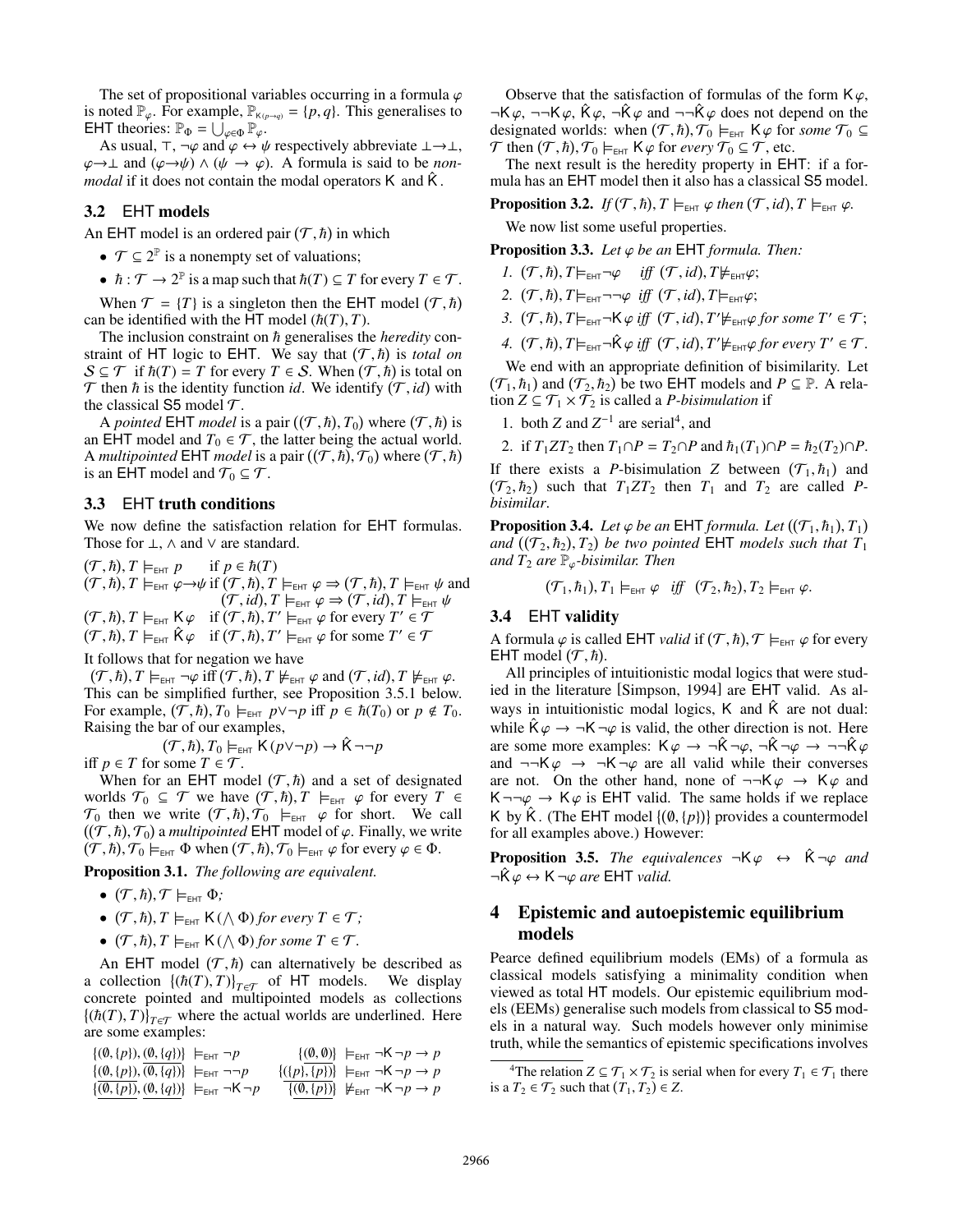| formula                                      | world views          | <b>EEMs</b>                      |
|----------------------------------------------|----------------------|----------------------------------|
| $K p \rightarrow p$                          | {Ø}                  | {0}                              |
| $\neg K \neg p \rightarrow p$                | $\{p\}$              | $\{\emptyset\}$ and $\{\{p\}\}\$ |
| $(p\vee q)\wedge(\neg K\neg q\rightarrow p)$ | $\{ \{p\} \}$        | $\{ \{p\} \}$                    |
| $(p\vee q)\wedge$ (K $p\rightarrow r$ )      | $\{ \{p\}, \{q\} \}$ | $\{(p\},\{q\})$ and $\{(p,r)\}\$ |
|                                              |                      |                                  |

Table 3: The EHT counterparts of the epistemic specifications of Table 2, their world views and their EEMs.

also a minimisation of knowledge. We therefore define autoepistemic equilibrium models (AEEMs) as EEMs that are maximal under some order that comprises set inclusion.

#### 4.1 Epistemic equilibrium models

We have already observed that total EHT models can be identified with classical S5 models: for  $\mathcal{T} \subseteq 2^{\mathbb{P}}$  and  $T_0 \in \mathcal{T}$ , we write  $\mathcal{T}, T_0 \models_{\text{ss}} \varphi$  instead of  $(\mathcal{T}, id), T_0 \models_{\text{EHT}} \varphi$ . We define the *enistemic equilibrium models* of  $\varphi$  as particular S5 models *epistemic equilibrium models* of  $\varphi$  as particular S5 models:

$$
EEM(\varphi) = \{ \mathcal{T} \subseteq 2^{\mathbb{P}} : \mathcal{T}, \mathcal{T} \models_{\text{ss}} \varphi \text{ and there is no } h \neq id \text{ such that } (\mathcal{T}, \hbar), \mathcal{T} \models_{\text{EHT}} \varphi \}
$$

Table 3 illustrates our definition by means of the EHT counterparts of the epistemic specifications of Table 2 together with their world views and EEMs. Note that not every EEM is also a world view.

**Proposition 4.1.** *Let*  $\varphi$  *be an* EHT *formula.* 

*1. If*  $\varphi$  *is* EHT *valid then*  $EEM(\varphi) = \{ \emptyset \}$ .

2. If 
$$
\{0\}
$$
  $\models_{ss} \varphi$  then  $EEM(\neg\neg\varphi) = \{\{0\}\}\$  and  $EEM(\neg\varphi) = 0$ .  
If  $\{0\} \not\models_{ss} \varphi$  then  $EEM(\neg\neg\varphi) = 0$  and  $EEM(\neg\varphi) = \{\{0\}\}.$ 

- *3. EEM*( $K \varphi$ ) = *EEM*( $\varphi$ )*.*
- *4. If*  $EEM(\varphi) = \emptyset$  *then*  $EEM(\hat{K}\varphi) = \emptyset$ *.*

Proposition 4.2. *Let* ϕ *be a non-modal* EHT *formula. Let EM*( $\varphi$ ) *be the set of (classical) equilibrium models of*  $\varphi$ *.* 

$$
EEM(\varphi) = \{T \subseteq EM(\varphi) : T \neq \emptyset\}
$$
  
\n
$$
EEM(\hat{K}\varphi) = \begin{cases} \{\{T\} : T \in EM(\varphi)\} & \text{if } \emptyset \in EM(\varphi) \\\\ \{\{T\} : T \in EM(\varphi)\} \cup \{\{T, \emptyset\} : T \in EM(\varphi)\} & \text{otherwise} \end{cases}
$$

We illustrate the above propositions by two examples. Remember that  $EM(p \vee \neg p) = \{\emptyset, \{p\}\}\$ . It follows from Propo-<br>sition 4.2 that  $\hat{\mathcal{K}}(p \vee \neg p)$  has the FEMs  $\{\emptyset\}$  and  $\{\{p\}\}$  and that sition 4.2 that  $\hat{K}(p \vee \neg p)$  has the EEMs  $\{\emptyset\}$  and  $\{\{p\}\}\$ and that *p*∨¬*p* has one more EEM, viz.  $\{\emptyset, \{p\}\}\$ . It then follows from **Proposition 4.1.3** that the EEMs of K(*p*∨¬*p*) are  $\{\emptyset\}$   $\{\{p\}\}\$ Proposition 4.1.3 that the EEMs of  $K(p \vee \neg p)$  are  $\{\emptyset\}$ ,  $\{\{p\}\}\$ and  $\{\emptyset, \{p\}\}\$ . Remember that  $\neg\neg p$  has no EMs: the only can-<br>didate is  $\emptyset$ , but  $\emptyset$ ,  $\nvdash p$ , So  $\neg\neg p$ ,  $\hat{K}$   $\neg\neg p$  and  $K$   $\neg\neg p$  have didate is 0, but  $\emptyset \not\models p$ . So  $\neg\neg p$ ,  $\hat{K} \neg\neg p$  and  $K \neg\neg p$  have no EEMs (cf. Proposition 4.1.2), and neither do  $\neg K \neg p$  and  $\neg \hat{K} \neg p$  (cf. Proposition 3.5).

#### 4.2 Autoepistemic equilibrium models

While EEMs provide an interesting epistemic generalisation of EMs, they are somewhat too weak to provide an interesting semantics of epistemic specifications. Consider the 2nd epistemic specification  $\neg K \neg p \rightarrow p$  of Table 3: its EEM  $\{\emptyset\}$ 

seems to contradict our intuitions about epistemic specifications. Roughly speaking, the interpretation of K in EEMs should quantify over all possible answer sets. We take that set to be  $\bigcup EEM(\varphi)$  and we are going to select the most pre-<br>ferred EEMs in *EEM*( $\varphi$ ) under set inclusion and an ordering ferred EEMs in  $EEM(\varphi)$  under set inclusion and an ordering that is determined by the answer sets from  $\bigcup EEM(\varphi)$  that can be taken into account can be taken into account.

We start by defining a nonmonotonic satisfaction relation  $\models^*$  for multipointed S5 models ( $\mathcal{T}, \mathcal{T}_0$ ) involving minimisation of truth over the set of designated worlds  $\mathcal{T}_0$ . tion of truth over the set of designated worlds  $\mathcal{T}_0$ :

$$
\mathcal{T}, \mathcal{T}_0 \models^* \varphi \text{ iff } \mathcal{T}, \mathcal{T}_0 \models_{\text{ss}} \varphi \text{ and } (\mathcal{T}, \hbar), \mathcal{T}_0 \not\models_{\text{EHT}} \varphi
$$
  
for every  $\hbar \neq id$  that is total on  $\mathcal{T} \setminus \mathcal{T}_0$ .

The first condition requires that for the total multipointed EHT model  $(\mathcal{T}, id)$ ,  $\mathcal{T}_0$  we have  $(\mathcal{T}, id)$ ,  $\mathcal{T}_0 \models_{\text{EHT}} \varphi$ . The sec-<br>ond 'minimality of truth' condition requires that there be no ond 'minimality of truth' condition, requires that there be no EHT model  $((\tilde{\mathcal{T}}, h), \mathcal{T}_0)$  of  $\varphi$  strictly weaker than  $((\mathcal{T}, id), \mathcal{T}_0)$ <br>on  $\mathcal{T}_0$  where by the latter we understand that  $h(\mathcal{T}) \subset \mathcal{T}$  for on  $\mathcal{T}_0$ , where by the latter we understand that  $\hbar(T) \subset T$  for some  $T \in \mathcal{T}_0$  and  $\hbar(T) = T$  for every  $T \in \mathcal{T} \setminus \mathcal{T}_0$ . Here are two examples (remember that the designated worlds are underlined):

- $\{p\}, \underline{\emptyset}\} \neq^* \neg \mathsf{K} \neg p \rightarrow p$  because  $\{p\}, \underline{\emptyset}\} \neq_{ss} \neg \mathsf{K} \neg p \rightarrow p$ .
- $\{p\}, \emptyset\} \models^* \neg \mathsf{K} \neg p \rightarrow p$  because  $\{\{p\}, \emptyset\} \models_{\mathsf{ss}} \neg \mathsf{K} \neg p \rightarrow p$ and  $\{(\underline{0}, \{p\}), (\emptyset, \emptyset)\}\not\models_{\text{EHT}} \neg \mathsf{K} \neg p \rightarrow p.$

Note that  $EEM(\varphi) = \{ \mathcal{T} \subseteq 2^{\mathbb{P}} : \mathcal{T}, \mathcal{T} \models^* \varphi \}.$ <br>Let  $\varphi$  be an **FHT** formula We define a  $\varphi$ 

Let  $\varphi$  be an EHT formula. We define a  $\varphi$ -indexed partial<br>earder over S5 models by: *preorder* over S5 models by:

$$
\mathcal{T} \leq_{\varphi} \mathcal{S} \text{ iff for every } T \in EEM(\varphi),
$$
  
if  $\mathcal{T} \cup \{T\} \models^* \varphi \text{ then } \mathcal{S} \cup \{T\} \models^* \varphi.$ 

The strict version of  $\leq_{\varphi}$  is defined as usual:

 $\mathcal{T} <_{\varphi} S$  iff  $\mathcal{T} \leq_{\varphi} S$  and  $S \nleq_{\varphi} \mathcal{T}$ .

When  $T \leq_{\varphi} S$  we say that S is *preferred* over T for  $\varphi$ .

We are then interested in EEMs of  $\varphi$  that are maximal w.r.t. set inclusion and w.r.t.  $\leq_{\varphi}$ : we say that  $\mathcal T$  is an *autoepistemic equilibrium model* (AEEM) of  $\varphi$  if

- 1.  $\mathcal{T} \in EEM(\varphi);$
- 2. there is no  $S \in EEM(\varphi)$  such that  $\mathcal{T} \subset S$ ;
- 3. there is no  $S \in EEM(\varphi)$  such that  $\mathcal{T} \leq_{\varphi} S$ .

For example,  $K(p \lor q)$  has three EEMs  $\{\{p\}\}\$ ,  $\{\{q\}\}\$  and  $\{(p), \{q\}\}\$ . While they are incomparable under  $\leq_{\varphi}$ , the latter is the only AEEM because it is set-inclusion maximal. Conis the only AEEM because it is set-inclusion maximal. Consider again  $\Pi^* = \neg K \neg p \rightarrow p$  of Table 3. For its two EEMs  $\{\emptyset\}$  and  $\{\{p\}\}\$  we have  $\{\emptyset\} <_{\Pi^*} \{\{p\}\}\$ . This is the case because {*v*} and {{*p*}} we have {*v*}  $\langle \nabla \rangle$  {{*p*}}. I his is the case because { $\emptyset$ , {*p*}}  $\models^* \Pi^*$  while { $\emptyset$ , {*p*}}  $\models^* \Pi^*$ . So {{*p*}} is the only  $AEE\overline{M}$  of  $\Pi^*$ , matching Kahl's semantics.

When  $\varphi$  has an EEM then  $\varphi$  also has an AEEM. It follows from Proposition 4.2 that a nonmodal formula  $\varphi$  has at most AEEM: the set of all EMs of  $\varphi$ .

**Proposition 4.3.** *If EEM*( $\varphi$ ) =  $\theta$  *then*  $\varphi$  *has no AEEM. If EEM*( $\varphi$ ) *is a singleton then then the AEEMs of*  $\varphi$  *equal the EEMs of*  $\varphi$ *.*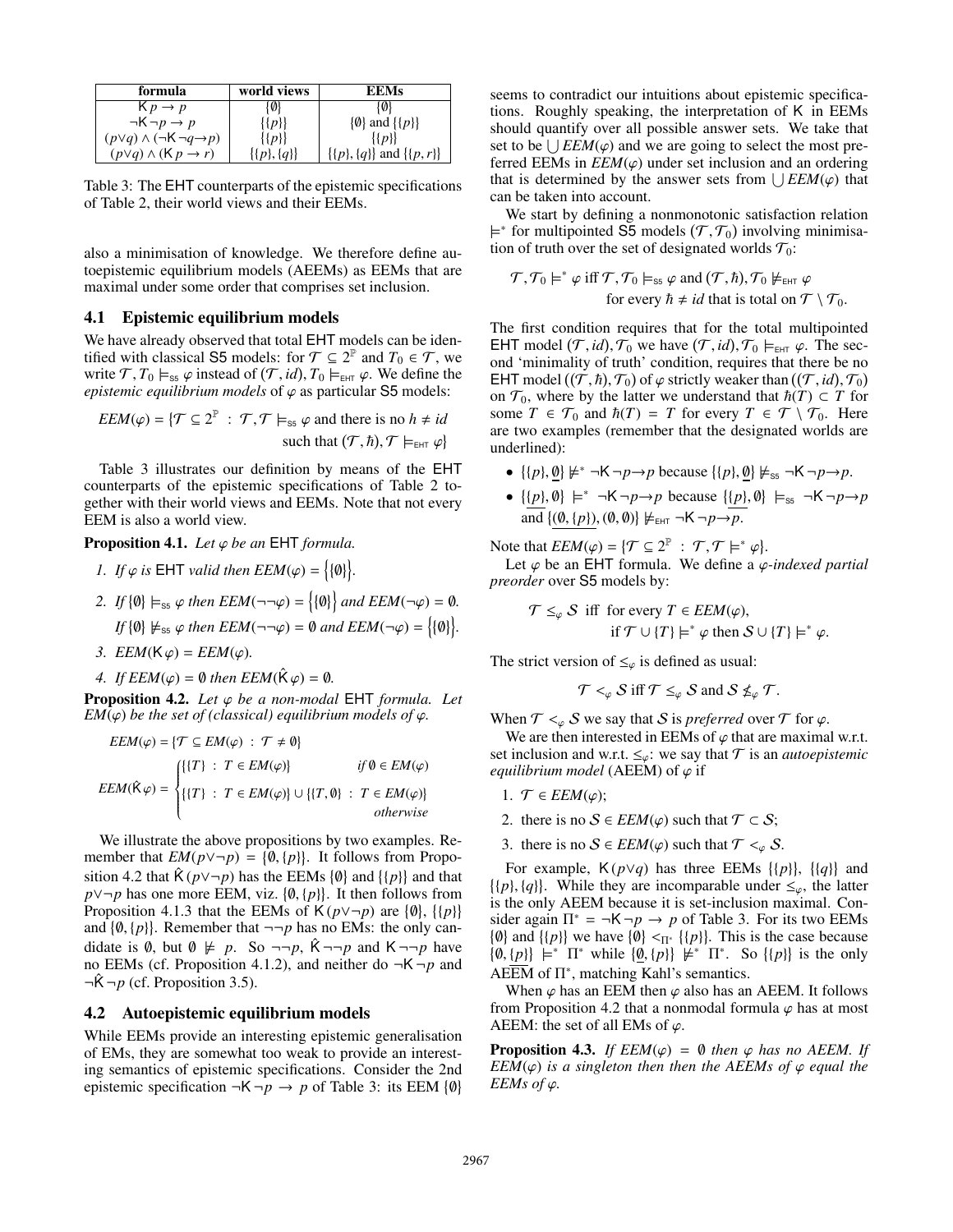| epistemic specif. ∏                                                                                                            | world views                     | EEMs of $\Pi^*$                               |
|--------------------------------------------------------------------------------------------------------------------------------|---------------------------------|-----------------------------------------------|
| $p$ or $q \leftarrow$                                                                                                          | $\{ \{p\}, \{q\} \}$            | $\{\{p\}\}\subset \{\{p\},\{q\}\}\$           |
|                                                                                                                                |                                 | $\{\{q\}\}\subset \{\{p\},\{q\}\}\$           |
| $p$ or $q \leftarrow$                                                                                                          | $\{p\}$                         | $\{p\}$                                       |
| $p \leftarrow \texttt{not}$ K not $q$                                                                                          |                                 |                                               |
| $p$ or $q \leftarrow$                                                                                                          | $\{ \{p\}, \{q\} \}$            | $\{\{p\}\}\subset \{\{p\},\{q\}\}\$           |
| $p \leftarrow$ Kq                                                                                                              |                                 |                                               |
| $p$ or $q \leftarrow$                                                                                                          | $\{ \{p\} \}$                   | $\{\{q\}\}\leq_{\Pi^*}\{\{p\}\}\$             |
| $p \leftarrow \text{not } K q$                                                                                                 |                                 |                                               |
| $p$ or $q \leftarrow$                                                                                                          | $\{ \{p\}, \{q\} \}$            | $\{(p,r)\}\leq_{\Pi^*}\{(p\},\{q\}\}\$        |
| $r \leftarrow$ K $p$                                                                                                           |                                 |                                               |
| $p$ or $q \leftarrow$                                                                                                          | $\{ \{p,r\}, \{q,r\} \}$        | $\{\{p,r\}\}\subset \{\{p,r\},\{q,r\}\}\$     |
| $r \leftarrow \texttt{not}$ K not $p$                                                                                          |                                 | $\{\{q\}\}<_{\Pi^*}\{\{p,r\},\{q,r\}\}\$      |
| $p \leftarrow$ K $p$                                                                                                           | $\{\emptyset\}$                 | 101                                           |
| $p \leftarrow \texttt{not}$ K not $p$                                                                                          | $\overline{\{p\}}$              | $\{\emptyset\} \Pi^*$ $\{\{p\}\}\$            |
| $p \leftarrow$ K $p$                                                                                                           | none                            | none                                          |
| $p \leftarrow \text{not } K p$                                                                                                 |                                 |                                               |
| $p \leftarrow \texttt{not} \, Kq$                                                                                              | $\{ \{p\} \}$ and $\{ \{q\} \}$ | $\{\{p\}\}\$ and $\{\{q\}\}\$                 |
| $q \leftarrow \texttt{not} \, \mathsf{K} \, p$                                                                                 |                                 | (incomparable)                                |
| $p \leftarrow \text{not K}$ not $p$                                                                                            | $\{p\}$                         | $\{p\}$                                       |
| $p \leftarrow$ Knot p                                                                                                          |                                 |                                               |
| $p \leftarrow q$                                                                                                               | $\{ \{p,q\} \}$                 | $\{\emptyset\} \leq_{\Pi^*} \{\{p,q\}\}\$     |
| $q \leftarrow \texttt{not}$ K not $p$                                                                                          |                                 |                                               |
| $p \leftarrow \texttt{not}$ K not $q$                                                                                          | $\{ \{p,q\} \}$                 | $\{\emptyset\} \leq_{\Pi^*} \{\{p,q\}\}\$     |
| $q \leftarrow \text{not Knot } p$                                                                                              |                                 |                                               |
| $p \leftarrow \texttt{not} \, \texttt{Knot} \, q, \texttt{not} \, q \,   \{\emptyset\} \, \texttt{and} \, \{\{p\}, \{q\}\}\}\$ |                                 | $\{\emptyset\} \leq_{\Pi^*} \{\{p\},\{q\}\}\$ |
| $q \leftarrow \text{not K}$ not $p, \text{not } p$                                                                             |                                 |                                               |
|                                                                                                                                |                                 |                                               |

Table 4: Examples of Kahl's world views and our AEEMs, which are the maximal EEMs under  $\subset$  or  $\leq_{\Pi^*}$ .

## 5 AEEMs for epistemic specifications

We now compare AEEMs with existing semantics for epistemic specifications. But first we translate epistemic specifications into EHT formulas.

#### 5.1 Embedding epistemic specifications

Let  $\Pi$  be an epistemic specification. Our translation (.)\* re-<br>places ' $\leftarrow$ ' 'or' '' and 'not' respectively by ' $\rightarrow$ ' ' $\vee$ ' places '←', 'or', ',' and 'not' respectively by '→', ' $\vee$ ', '∧' and '¬'. Furthermore, it introduces a fresh variable ˜*p* for each ∼*p* occurring in Π. For these new variables, the formula Cons( $\Pi$ ) =  $\bigwedge_{p \in \mathbb{P}_{\Pi}} \neg (p \land \tilde{p})$  ensures that *p* and  $\tilde{p}$  cannot be true at the same time. (We only need it for those *p* that are prefixed by a strong negation in  $\Pi$ .) Here is an example:

$$
\Pi = p \text{ or } \neg q \leftarrow r, \text{not } s
$$

$$
\Pi^* = ((r \land \neg s) \rightarrow (p \lor \tilde{q})) \land \neg (q \land \tilde{q})
$$

#### 5.2 Comparison with Kahl's semantics

We now compare Kahl's world views of an epistemic specification  $\Pi$  with our AEEMs of  $\Pi^*$ . We do so by means of a series of examples most of which stem from [Kahl, 2014].

Table 4 lists epistemic specifications together with their (ordered) EEMs. The only example where the two semantics differ is the last one. The intuitions of quantification about answer sets seem to argue in favour of our semantics here.

Let us terminate with the AEEMs of Gelfond's 'eligibility' specification  $\Pi_G$  of Section 2.1. The formula  $\Pi_G^*$  has three EEMs:  $\mathcal{T}_1 = \{ \{h, e, i\}, \{f, i\} \}, \mathcal{T}_2 = \{ \{h, e\} \}$  and  $\mathcal{T}_3 = \{ \{f, i\} \}$  of which only  $\mathcal{T}_1$  is intended. It can be checked that  $\mathcal{T}_2 \subset \mathcal{T}_1$ which only  $\mathcal{T}_1$  is intended. It can be checked that  $\mathcal{T}_3 \subset \mathcal{T}_1$ and  $\mathcal{T}_2 <_{\Pi_G^*} \mathcal{T}_1$ .

#### 5.3 Comparison with older approaches

We here discuss some older approaches that tried to generalise or to refine epistemic specifications and then compare our approach to an epistemic extension of equilibrium logic that is due to Wang and Zhang [2005] and that is close in spirit to our approach. All the approaches that we discuss here deal with the former version of epistemic specifications of [Gelfond, 1991; 1994; Baral and Gelfond, 1994], which behaves differently from the more recent versions in [Gelfond, 2011; Kahl, 2014].

As far as we know, the first embedding of epistemic specifications into an epistemic modal logic with a kind of minimal model reasoning about epistemic concepts knowledge and belief was Chen's [1997]. His approach significantly differs from ours because our approach is in terms of an intuitionistic modal logic with non-dual epistemic operators. More recently, Truszczyński [2011] proposed a refinement of epistemic specifications. His approach allows for the model  $\{\emptyset\}$ of the formula  $(p \lor \neg p) \rightarrow p$ , which departs from all other approaches (in particular it has no EMs).

Wang and Zhang (WZ) [2005] described an epistemic extension of equilibrium logic into which they were able to embed Gelfond's first version of epistemic specifications. This extension also gives semantics to nested epistemic logic programs. The language extends that of HT by two modal operators K and M. Let us call WZ-EHT models their epistemic HT models. A WZ-EHT model is a triple  $(A, H, T)$  where  $\mathcal{A} \subseteq 2^{\mathbb{P}}$  is a collection of valuations and  $(H, T)$  is an HT model. Note that H and T are not necessarily contained in model. Note that *H* and *T* are not necessarily contained in  $A$ . Given  $A$ , define the collection

$$
coll(\mathcal{A}) = \{(H, T) : H, T \in \mathcal{A} \text{ such that } H \subseteq T\}.
$$

Then the definition of the satisfaction relation can be recast in terms of our semantics as follows:

$$
\mathcal{A}, H, T \models_{\text{EHT}} p
$$
 if  $p \in H$ ;  $\mathcal{A}, H, T \models_{\text{EHT}} K\varphi$  if  $coll(\mathcal{A}), A \models_{\text{EHT}} \varphi$  for all  $A \in coll(\mathcal{A})$ ;  $\mathcal{A}, H, T \models_{\text{EHT}} M\varphi$  if  $coll(\mathcal{A}), A \models_{\text{EHT}} \varphi$  for some  $A \in coll(\mathcal{A})$ . Then WZ-EEMs for a theory  $\Phi$  are total WZ-EHT models  $(\mathcal{A}, T, T)$  of  $\Phi$  such that there is no EHT model  $(\mathcal{A}, H, T)$  of  $\Phi$  with  $H \subset T$ . Finally, Wang and Zhang define *equilibrium views* of  $\Phi$  to be the maximal collections  $\mathcal{A} \subset 2^{\mathbb{P}}$  satisfying the fixed-point equation

$$
\mathcal{A} = \{T : (\mathcal{A}, T, T) \text{ is a WZ-EEM of } \Phi\}.
$$

While both we and Wang and Zhang propose an epistemic extension of equilibrium logic, there are some fundamental differences. Let us summarise the relationship. First, each satisfiable EHT formula has also a WZ-EHT model; the other way round, for instance K *p*∧¬*p* has a WZ-EHT model but no EHT model. Second, the concept of minimality of knowledge differs: both  $K p \land \neg p$  and  $K \neg \neg p$  have WZ-EEMs but no EEMs in our sense; the other way round,  $K p \land \neg \neg p$  has an EEM in our sense, but no WZ-EEM. Third, maximisation of ignorance is not performed in the same way: K *p* has an AEEM, but no WZ-equilibrium view. The formulas  $\hat{K} p$ ,  $\hat{K} p \wedge \neg p$ ,  $(p \vee q) \wedge (\hat{K} q \rightarrow p)$  and  $p \vee K (p \vee \neg p)$  are other examples;  $(\hat{K} \neg p \lor \hat{K} \neg \neg p) \land (\hat{K} p \rightarrow (p \lor \neg p))$  has a WZ-equilibrium view, but no AEEM.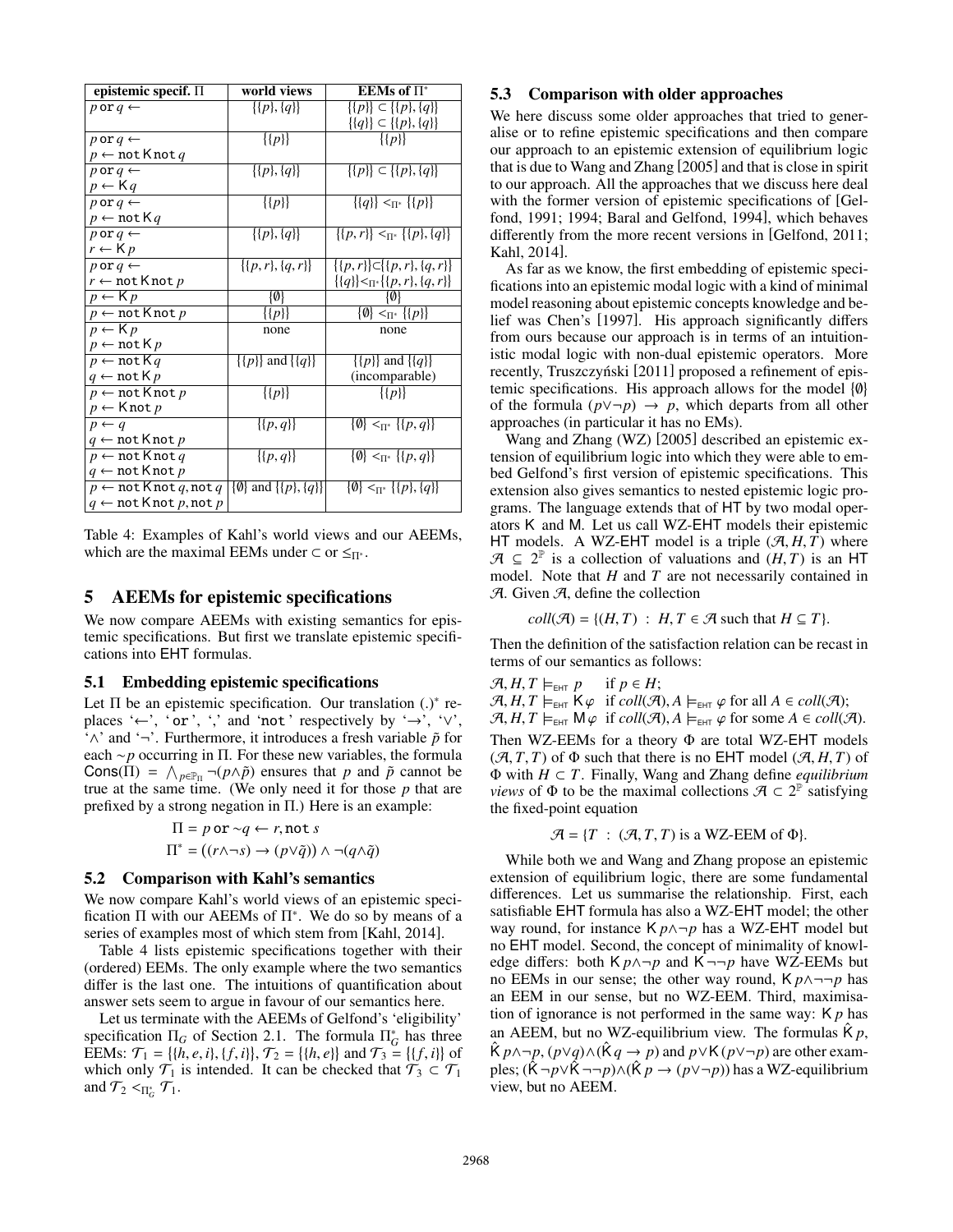## 6 Strong equivalence

We now show that strong equivalence both in the EEM sense and in the AEEM sense can be captured in EHT. Precisely, we show that EHT validity of the equivalence

$$
\mathsf{K}\big(\bigwedge\Phi_1\big)\leftrightarrow\mathsf{K}\big(\bigwedge\Phi_2\big)
$$

characterises that

- 1. for every  $\Theta$ ,  $\Phi_1 \cup \Theta$  and  $\Phi_2 \cup \Theta$  have the same EEMs;
- 2. for every  $\Theta$ ,  $\Phi_1 \cup \Theta$  and  $\Phi_2 \cup \Theta$  have the same AEEMs.

Our proofs are non-trivial generalisations of Lifschitz et al.'s [2001] proof for HT logic. They require the syntactical characterisation of EHT models. To that end, using Proposition 3.4, we may suppose without loss of generality that P is *finite*. This allows to describe possible worlds and EHT models by means of formulas.

#### 6.1 Some characteristic formulas

Let us define the following:

Total = K 
$$
\bigwedge_{p \in \mathbb{P}} (p \lor \neg p)
$$
  
\nAt(T) =  $(\bigwedge_{p \in T} p) \land (\bigwedge_{p \notin T} \neg p)$   
\nCh(\hbar) = K  $\bigwedge_{T \in \mathcal{T}} (\neg\neg At(T) \rightarrow ((\bigwedge_{p \in \hbar(T)} p) \land \bigwedge_{p \in (\Gamma \setminus \hbar(T))} (p \rightarrow \text{Total}))$ )

where  $T \in 2^{\mathbb{P}}$  and  $(T, \hbar)$  is an EHT model. The formula Total captures that the model is total  $\mathbf{A}t(T)$  says that we are at a captures that the model is total.  $At(T)$  says that we are at a there-world (and not at a here-world). Given an S5 model  $\mathcal{T}$ ,  $Ch(*h*)$  characterises *: it says that the here-function is either*  $\hbar$  or *id*.

**Lemma 6.1.** *Let*  $((T, \hbar), T_0)$  *be a multipointed* EHT *model* and let  $T_0$ ,  $T \in T$  Then: *and let*  $T_0, T \in \mathcal{T}$ *. Then:* 

- *1.*  $(\mathcal{T}, \hbar), T_0 \models_{\text{EHT}} \text{Total iff } \hbar = id.$
- 2.  $(T, \hbar)$ ,  $T_0 \models_{\text{EHT}} \text{At}(T) \text{ iff } T_0 = T = \hbar(T_0)$ .
- 3.  $(T, \hbar)$ ,  $T_0 \models_{\text{EHT}} \neg \neg \text{At}(T) \text{ iff } T_0 = T.$
- 4.  $(\mathcal{T}, \hbar), \mathcal{T}_0 \models_{\text{EHT}} \text{Ch}(\hbar) \text{ and } \mathcal{T}, \mathcal{T}_0 \models_{\text{ss}} \text{Ch}(\hbar).$
- 5. If  $(T, \hbar'), T_0 \models_{\text{EHT}} \text{Ch}(\hbar)$  then  $\hbar' = id$  or  $\hbar' = \hbar$ .

*Proof.* We only prove the last item.

Let  $(T, h'), T_0 \models_{\text{EHT}} \text{Ch}(h)$ . We use that by Lemma 6.1.3,<br>  $\overline{h}$   $T \models_{\text{CFT}} \neg \neg \text{At}(T)$ . Suppose  $\overline{h}' \neq \overline{h}$ . Then there are  $(T, h')$ ,  $T \models_{\text{EHT}} \neg\neg\neg \text{At}(T)$ . Suppose  $h' \neq h$ . Then there are  $T \in \mathcal{T}$  and  $n \in T$  such that either  $n \in h(T)$  and  $n \notin h'(T)$  or  $T \in \mathcal{T}$  and  $p \in T$  such that either  $p \in \hbar(T)$  and  $p \notin \hbar'(T)$ , or  $p \notin \hbar(T)$  and  $p \in \hbar'(T)$ . In the former case, the hypothesis  $(T, h'), T_0 \models_{\text{EHT}} \text{Ch}(h)$  implies that  $(T, h'), T_0 \models_{\text{EHT}} p$ , i.e., a<br>contradiction. In the latter case, as  $p \notin h(T)$  and  $p \in T$  it contradiction. In the latter case, as  $p \notin \hbar(T)$  and  $p \in T$  it implies that  $(T, \hbar')$ ,  $T \models_{\text{EHT}}$  Total; then by Lemma 6.1.1 we must have  $\hbar' = id$ must have  $\hbar' = id$ .  $\alpha' = id.$ 

#### 6.2 Strong equivalence for EEMs

**Lemma 6.2.** *Let*  $((T, \hbar), T_0)$  *be a multipointed* **EHT** *model such that*  $\hbar$  *is total on*  $T \setminus T_0$ . *Then*  $(T, \hbar)$   $T_0 \models_{\text{cav}} \Phi_1$  *and*  $such ~that~ \hbar ~is~ total ~on ~\widetilde{T} \setminus \widetilde{T}_0$ . Then  $(\widetilde{T}, \hbar), \mathcal{T}_0 \models_{\text{EHT}} \Phi_1$  and  $(\widetilde{T}, \hbar)$   $\mathcal{T}_0 \not\models_{\text{EFT}} \Phi_2$  implies that there is a theory  $\Theta$  such that  $(T, h), T_0 \nvDash_{\text{EHT}} \Phi_2$  *implies that there is a theory*  $\Theta$  *such that* 

- $(a)$  *T*, *T*<sub>0</sub>  $\neq$  <sup>\*</sup>  $\Phi$ <sub>1</sub> ∪  $\Theta$  *and T*, *T*<sub>0</sub>  $\models$  <sup>\*</sup>  $\Phi$ <sub>2</sub> ∪  $\Theta$ *, or*
- *(b)*  $\mathcal{T}, \mathcal{T}_0 \models^* \Phi_1 \cup \Theta \text{ and } \mathcal{T}, \mathcal{T}_0 \not\models^* \Phi_2 \cup \Theta.$

*Proof.* We build two different Θ, depending on whether  $\mathcal{T}, \mathcal{T}_0 \models_{ss} \Phi_2$  or not.

When  $\mathcal{T}, \mathcal{T}_0 \not\models_{\text{ss}} \Phi_2$  then we define  $\Theta = \{\text{Total}\}\$  and prove that  $\mathcal{T}, \mathcal{T}_0 \models^* \Phi_1 \cup \Theta$  and  $\mathcal{T}, \mathcal{T}_0 \not\models^* \Phi_2 \cup \Theta$ . The latter immediately follows from the hypothesis that  $\mathcal{T}, \mathcal{T}_0 \not\models_{\infty}$ ter immediately follows from the hypothesis that  $\mathcal{T}, \mathcal{T}_0 \not\models_{ss}$  $\Phi_2$ . As to the former,  $\mathcal{T}, \mathcal{T}_0 \models_{ss} \Phi_1 \cup \Theta$  is the case because  $\mathcal{T}, \mathcal{T}_0 \models_{ss} \Phi_1$  by hypothesis and heredity and because  $\mathcal{T}, \mathcal{T}_0 \models_{\text{ss}} \text{Total by Lemma 6.1; moreover, for every } \hbar' \neq id$ <br>we have  $(\mathcal{T}, \hbar')$   $\mathcal{T}_0 \not\models_{\text{new}} \text{Total again by Lemma 6.1}$ we have  $(T, h'), T_0 \nvDash_{\text{EHT}}$  Total, again by Lemma 6.1.<br>When  $T, T_0 \nvDash_{\text{EFT}} \mathbf{D}$  then we define  $\Theta = \{ \mathbf{Ch}(h) \}$ 

When  $\mathcal{T}, \mathcal{T}_0 \models_{ss} \Phi_2$  then we define  $\Theta = \{\text{Ch}(\hbar)\}\$ and prove that  $T$ ,  $T_0 \not\models^* \Phi_1 \cup \Theta$  and  $T$ ,  $T_0 \not\models^* \Phi_2 \cup \Theta$ . The former holds<br>because we are in a situation where  $(T h)$   $T_0 \not\models_{\text{max}} \Phi_1 \cup \Theta$ because we are in a situation where  $(T, \hbar), T_0 \models_{EH} \Phi_1 \cup \Theta$ <br>for a function  $\hbar$  that is total on  $T \setminus T_0$  and that is different for a function  $\hbar$  that is total on  $\mathcal{T} \setminus \mathcal{T}_0$  and that is different from *id* (because  $\mathcal{T}, \mathcal{T}_0 \models_{\text{ss}} \Phi_2$  and  $(\mathcal{T}, \hbar), \mathcal{T}_0 \not\models_{\text{EHT}} \Phi_2$ ). As<br>to the latter: first we have  $\mathcal{T}, \mathcal{T}_0 \models_{\text{cs}} \Phi_2$  by hypothesis and to the latter: first, we have  $\mathcal{T}, \mathcal{T}_0 \models_{ss} \Phi_2$  by hypothesis and  $\mathcal{T}, \mathcal{T}_0 \models_{ss} \text{Ch}(\hbar)$  by Lemma 6.1; second, consider some  $\hbar' \neq id$  that is total on  $\mathcal{T} \setminus \mathcal{T}_0$ . On the one hand, when  $\hbar' = \hbar$  then *id* that is total on  $T \setminus T_0$ . On the one hand, when  $\hbar' = \hbar$  then by hypothesis  $(T, \hbar'), \tilde{T}_0 \nvDash_{EHT} \Phi_2$ ; on the other hand, when<br> $\hbar' \neq \hbar$  then  $(T, \hbar'), \tilde{T}_0 \nvDash_{EHT} Ch(\hbar)$  by Lemma 6.1. In both cases,  $(\mathcal{T}, \hbar')$ ,  $\mathcal{T}_0 \not\models_{\text{EHT}} \Phi_2 \cup \{\text{Ch}(\hbar)\}.$ 

**Theorem 6.1.** Let  $\Phi_1$  and  $\Phi_2$  be two EHT theories. The fol*lowing are equivalent:*

- *1. For every*  $\Theta$ ,  $\Phi_1 \cup \Theta$  *and*  $\Phi_2 \cup \Theta$  *have the same EEMs*;
- 2.  $K(\wedge \Phi_1) \leftrightarrow K(\wedge \Phi_2)$  is EHT *valid.*

*Proof.* For the right-to-left direction, suppose  $K(\wedge \Phi_1) \leftrightarrow$  $K(\wedge \Phi_2)$  is EHT valid, i.e., no EHT model allows to distinguish  $K(\wedge \Phi_1)$  and  $K(\wedge \Phi_2)$ . Then  $(\mathcal{T}, \hbar), \mathcal{T} \models_{\text{EHT}} \Phi_1$  iff<br> $(\mathcal{T}, \hbar)$   $\mathcal{T} \models_{\text{Ext}} \Phi_2$  by Proposition 3.1. Therefore for every  $(T, \hbar), T \vDash_{\text{EHT}} \Phi_2$  by Proposition 3.1. Therefore for every<br>theory  $\Theta$  (T  $\hbar$ )  $T \vDash_{\text{ECT}} \Phi_1 \cup \Theta$  iff (T  $\hbar$ )  $T \vDash_{\text{ECT}} \Phi_2 \cup \Theta$  If theory  $\Theta$ ,  $(\overline{\mathcal{T}}, h), \overline{\mathcal{T}} \models_{\text{EHT}} \Phi_1 \cup \Theta$  iff  $(\mathcal{T}, h), \mathcal{T} \models_{\text{EHT}} \Phi_2 \cup \Theta$ . It follows that  $FEM(\Phi_1 \cup \Theta) = FEM(\Phi_2 \cup \Theta)$ follows that  $EEM(\Phi_1 \cup \Theta) = EEM(\Phi_2 \cup \Theta)$ .

For the left-to-right direction, suppose the equivalence  $K(\wedge \Phi_1) \leftrightarrow K(\wedge \Phi_2)$  is EHT invalid. Suppose w.l.o.g. that  $(\mathcal{T}, h), T_0 \models_{\text{EHT}} K(\bigwedge \Phi_1) \text{ and } (\mathcal{T}, h), T_0 \not\models_{\text{EHT}} K(\bigwedge \Phi_2). \text{ Then}$ <br> $(\mathcal{T}, h) \mathcal{T} \models_{\text{max}} \Phi_1 \text{ and } (\mathcal{T}, h) \mathcal{T} \not\models_{\text{max}} \Phi_2 \text{ by Proposition 3.1.}$  $(T, h), T \vDash_{\text{EHT}} \Phi_1$  and  $(T, h), T \nvDash_{\text{EHT}} \Phi_2$  by Proposition 3.1.<br>By Lemma 6.2 (which is annicable because h is trivially total By Lemma 6.2 (which is applicable because  $\hbar$  is trivially total on  $\mathcal{T} \setminus \mathcal{T} = \emptyset$ , we have that there must exist a  $\Theta$  such that either  $\mathcal{T}, \mathcal{T} \not\models^* \Phi_1 \cup \Theta$  and  $\mathcal{T}, \mathcal{T} \models^* \Phi_2 \cup \Theta$ , or  $\mathcal{T}, \mathcal{T} \models^* \Phi_1 \cup \Theta$ <br>and  $\mathcal{T}, \mathcal{T} \not\models^* \Phi_2 \cup \Theta$ . So  $FEM(\Phi_1 \cup \Theta) \neq FEM(\Phi_2 \cup \Theta)$ . and  $\mathcal{T}, \mathcal{T} \not\models^* \Phi_2 \cup \Theta$ . So  $EEM(\Phi_1 \cup \Theta) \neq EEM(\Phi_2 \cup \Theta)$ .  $\Box$ 

#### 6.3 Strong equivalence for AEEMs

We define a further formula characterising the set of all thereworlds of a EHT model  $(\mathcal{T}, \hbar)$  by means of Jankov-Fine-like formulas [Blackburn *et al* 2001] formulas [Blackburn *et al.*, 2001]:

$$
\mathsf{JF}(\mathcal{T}) = \Big(\bigwedge_{T \in \mathcal{T}} \hat{\mathsf{K}} \neg\neg\mathsf{At}(T)\Big) \wedge \mathsf{K}\Big(\bigvee_{T \in \mathcal{T}} \neg\neg\mathsf{At}(T)\Big).
$$

**Lemma 6.3.** *Let*  $(S, \hbar)$  *be an*  $EHT$  *model. Then* 

$$
(\mathcal{S},\hbar),\mathcal{S}_0\models_{\text{EHT}}\mathsf{JF}(\mathcal{T})\quad\text{iff}\quad\mathcal{S}=\mathcal{T}.
$$